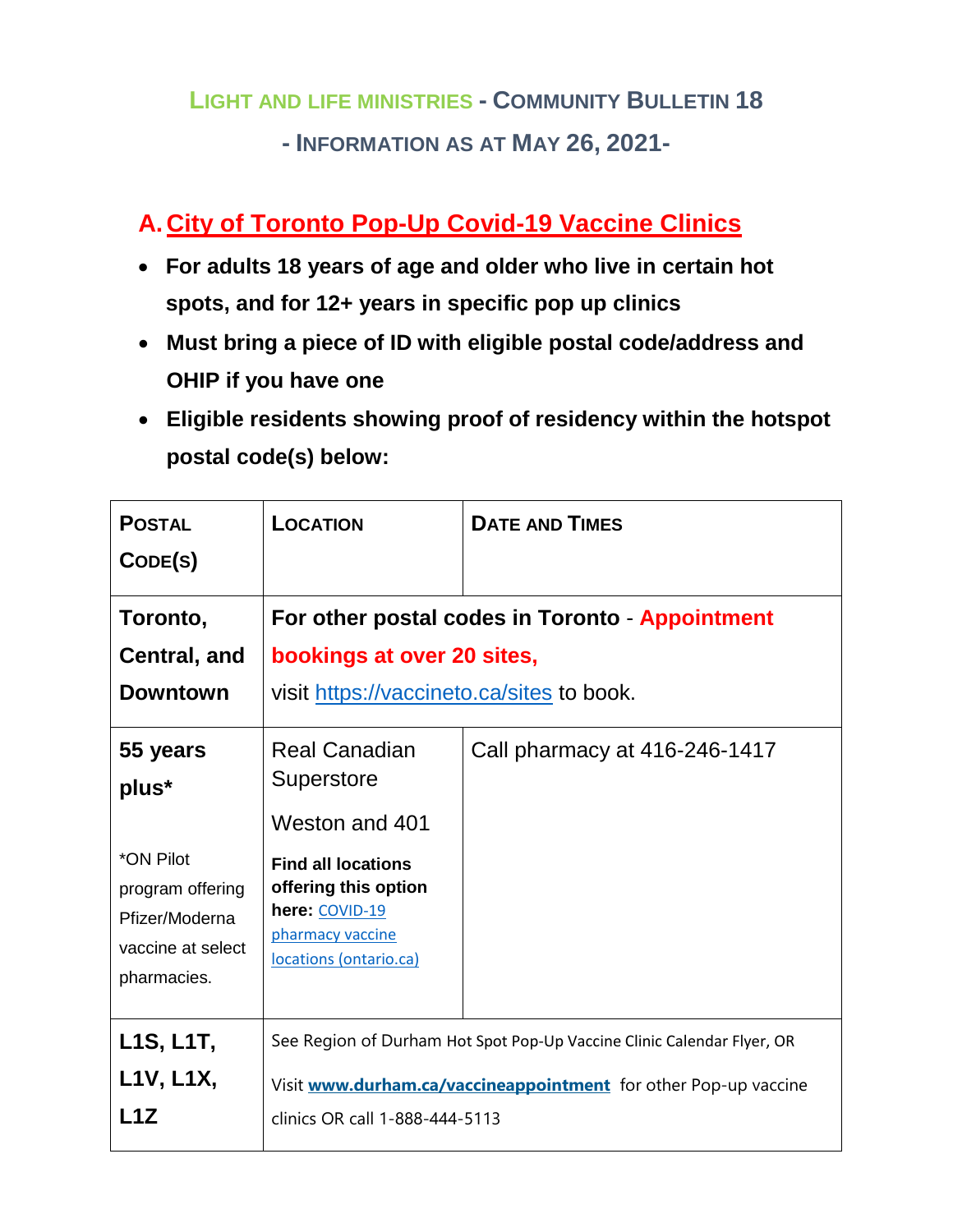| <b>POSTAL</b>    | LOCATION                | <b>DATE AND TIMES</b>                           |
|------------------|-------------------------|-------------------------------------------------|
| CODE(S)          |                         |                                                 |
| All "M" hot      | <b>West Park</b>        | Can be booked online at                         |
| spot postal      | Healthcare              | https://t.co/oX4x2bPPm6?amp=1                   |
| codes            | Centre,                 |                                                 |
| *live or work    | <b>Community Place</b>  |                                                 |
|                  | Hub                     |                                                 |
| 18+ living or    | <b>Humber River</b>     | Wednesday, May 26, 10:00 am to                  |
| working in       | Hospital -              | 6:00 pm                                         |
| any "M"          | <b>Downsview</b>        | *Also 2 <sup>nd</sup> dose for high risk health |
| postal code,     | Arena                   | workers who got 1 <sup>st</sup> dose at HRH     |
| also             | 1633 Wilson Ave.        |                                                 |
| <b>includes</b>  |                         |                                                 |
| families         |                         |                                                 |
| living in        |                         |                                                 |
| same             |                         |                                                 |
| household        |                         |                                                 |
| $12 + -$ live or | Scarborough             | Wednesday, May 26                               |
| work in          | <b>Chinese Alliance</b> | 2:00 to 8:00 pm                                 |
| Scarborough      | Church                  |                                                 |
| hot spots        | 139 Silver Star         |                                                 |
|                  | <b>Boulevard</b>        |                                                 |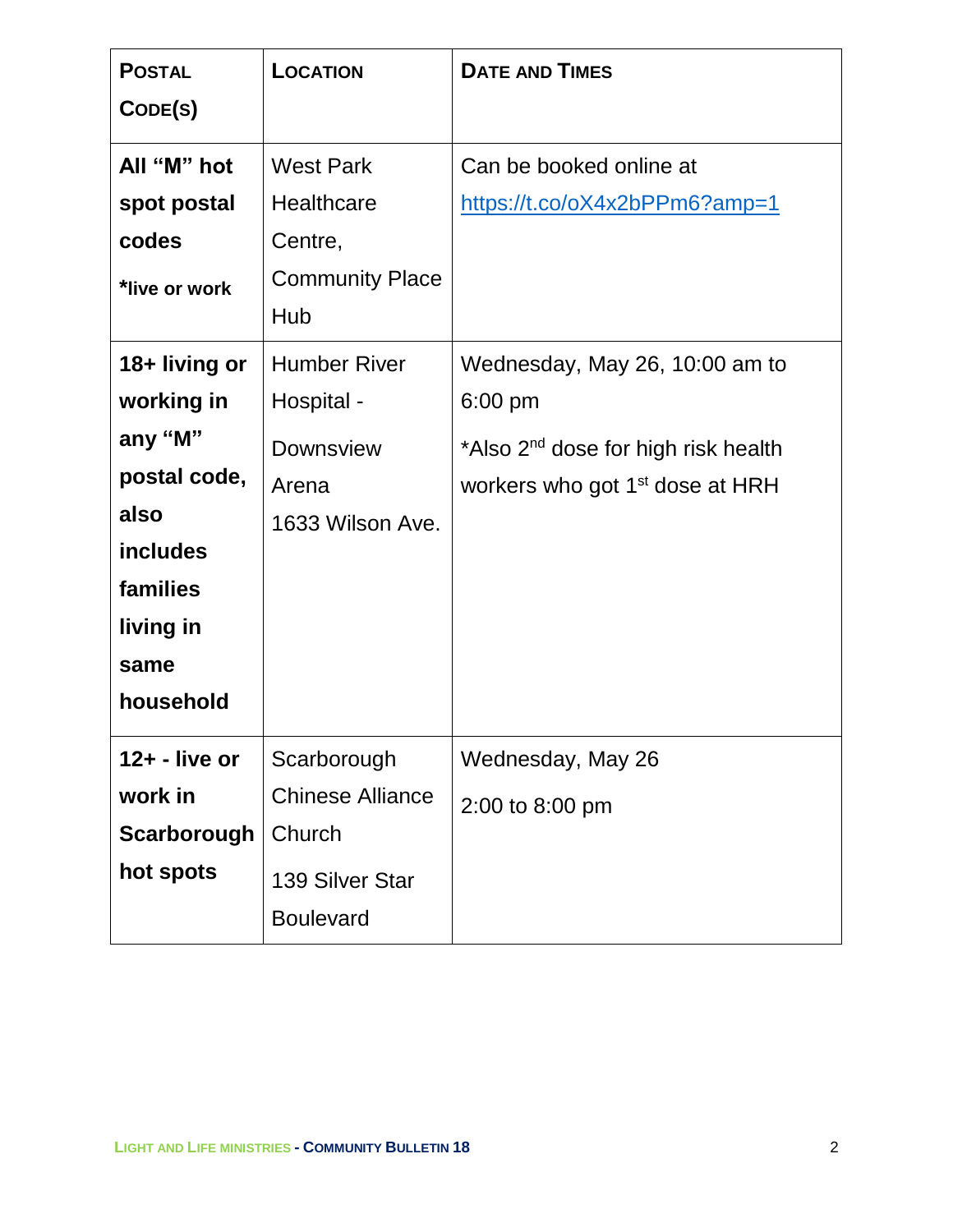| <b>POSTAL</b><br>CODE(S)                                | <b>LOCATION</b>                                                             | <b>DATE AND TIMES</b>                                                           |
|---------------------------------------------------------|-----------------------------------------------------------------------------|---------------------------------------------------------------------------------|
| 12+ from all<br>"M" postal<br>codes                     | Oakwood<br>Collegiate<br>Institute<br>991 St. Clair Ave.<br>W.              | Wednesday, May 26<br>11:00 am to 9:00 pm<br>-enter from field on St. Clair Ave. |
| $12+$ from all<br>"M" postal<br>codes                   | George Harvey<br>Collegiate<br>Institute<br>1700 Keele St.                  | Wednesday, May 26<br>11:00 am to 9:00 pm                                        |
| $12+$ from all<br>"M" postal<br>codes                   | Don Bosco<br>Secondary<br>School<br>2 St. Andrew's<br>Blvd.                 | Wednesday, May 26<br>Open now (while supplies last)                             |
| $12 + -$ live or<br>work in<br>Scarborough<br>hot spots | <b>Toronto Chinese</b><br><b>Methodist Church</b><br>8 Metropolitan<br>Road | Thursday, May 27<br>2:00 to 8:00 pm                                             |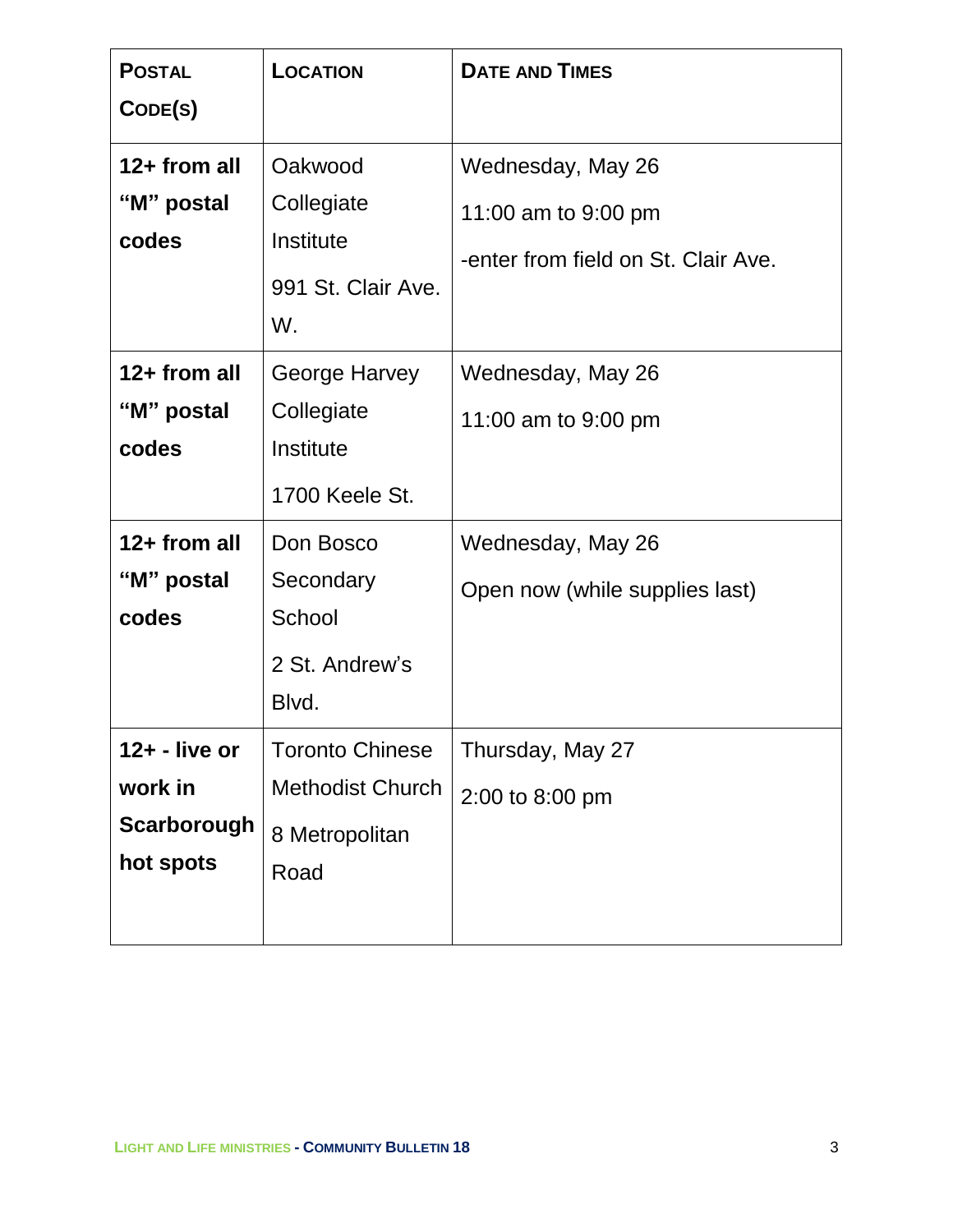| <b>POSTAL</b><br>CODE(S)                                              | LOCATION                                                                 | <b>DATE AND TIMES</b>                                                                                                                             |
|-----------------------------------------------------------------------|--------------------------------------------------------------------------|---------------------------------------------------------------------------------------------------------------------------------------------------|
| $12+$<br>residents<br>Live or work<br>in<br>Scarborough<br>hot spots  | Lester B.<br><b>Pearson CI</b><br>150 Tapscott<br>Road                   | Thursday, May 27<br>9:00 am to 7:00 pm                                                                                                            |
| $12 +$<br>residents<br>Live or work<br>in<br>Scarborough<br>hot spots | <b>Cornell Junior</b><br><b>Public School</b><br>61 Holmfirth<br>Terrace | Friday, May 28<br>1:00 pm to 9:00 pm                                                                                                              |
| $12+$<br>residents of<br>Toronto                                      | <b>Thorncliffe</b><br>Park's Clinic<br>45 Overlea<br>Blvd.               | Appointments available all week, To<br>book visit:<br>https://bookings.tehn.ca/book/7fbf6b64-<br>9307-11eb-a8b3-0242ac130003<br>#COVID19ON #vhcON |
| $18 +$<br>residents of<br><b>Ontario</b>                              | Vaughan<br>Costco<br><b>55 New</b><br>Huntington Rd                      | May 27 - $29th$ . Book at:<br>https://b.telehippo.com/o/w01261/s/2090<br>#COVID19ON #vhcON                                                        |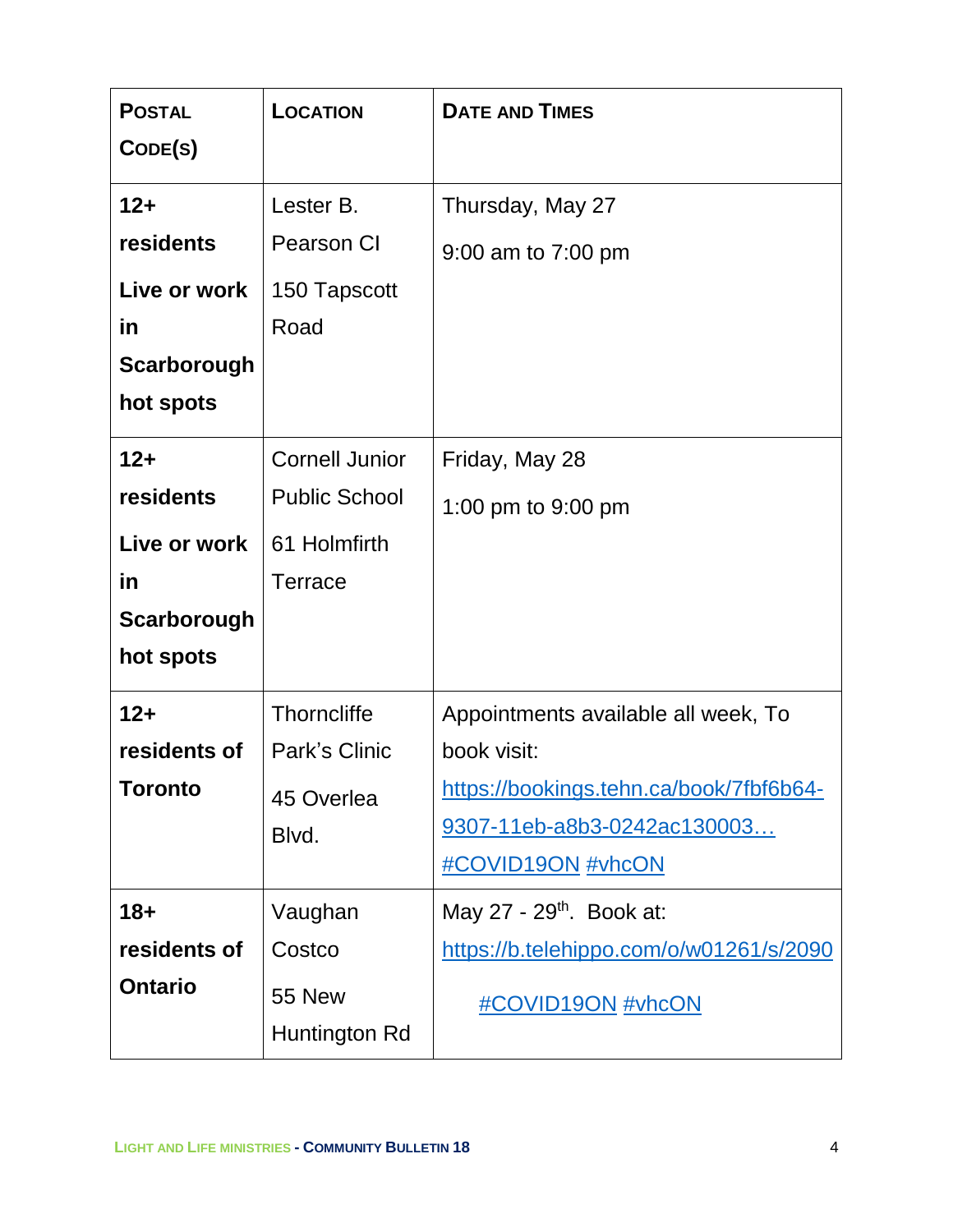| <b>POSTAL</b>                                                                                                                              | LOCATION                                                           | <b>DATE AND TIMES</b>                                                                                                                  |
|--------------------------------------------------------------------------------------------------------------------------------------------|--------------------------------------------------------------------|----------------------------------------------------------------------------------------------------------------------------------------|
| CODE(S)                                                                                                                                    |                                                                    |                                                                                                                                        |
| $12+$<br>residents<br>living in<br><b>M3H, M3J,</b><br><b>M3K, M3L,</b><br><b>M3M, M3N,</b><br><b>M6A, M6L,</b><br><b>M9L, M9M,</b><br>M9W | St. Jude<br>Catholic<br>Church<br>3265 Weston<br>Rd                | Thursday May 27 and Friday May 28<br>3:00 pm to 8:00 pm<br>*Vaccine clinic for Spanish-speaking<br>community                           |
| $12+$<br>residents<br>living in<br><b>M3H, M3J,</b><br><b>M3K, M3L,</b><br><b>M3M, M3N</b>                                                 | Westview<br>Centennial<br>Secondary<br>School<br>755 Oakdale<br>Rd | Saturday May 29 and Sunday May 30<br>12:00 pm to 6:00 pm (or while supplies<br>last each day)<br>*Youth, students and families welcome |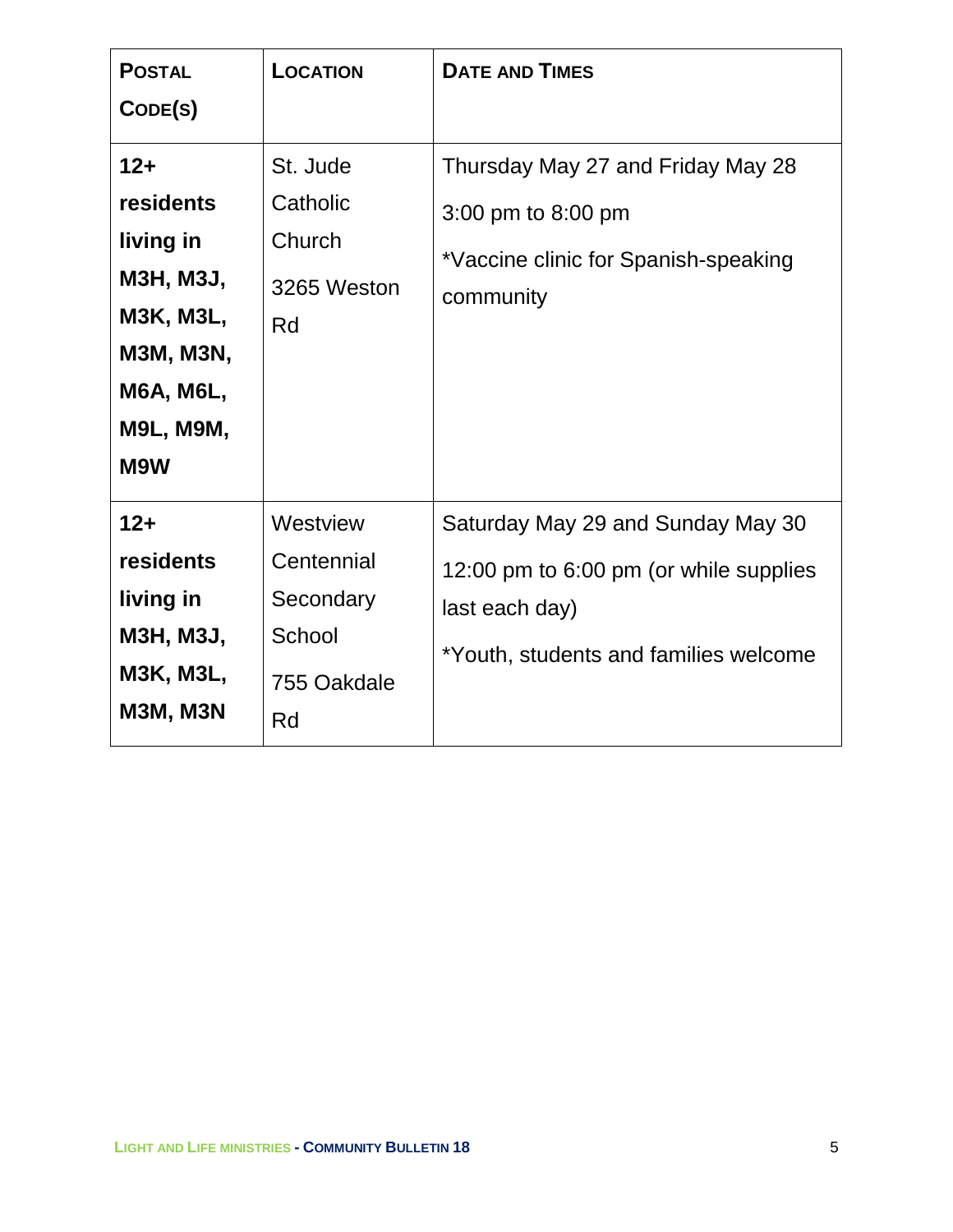## **B. Hospital Run Vaccine Clinics (appointments are required)**

#### **CITY OF TORONTO**

#### **Toronto Hospitals and Ontario Health Teams COVID-19 Vaccination Pre-Registration and Booking Site**

Availability of vaccination appointments depends on vaccine supply. This system will provide you with the option to either:

- Book a first dose appointment
- Pre-register for when a first dose appointment becomes available

Only eligible individuals may register. Walk-ins are not accepted. Appointments are required. To find all vaccination clinics in Toronto, click the link below.

To book a Covid-19 vaccine appointment, visit<https://vaccineto.ca/landing> - If you require assistance, please contact call centre at - [1-888-385-1910](tel:1-888-385-1910)

#### **REGION OF DURHAM**

The Region of Durham has advised that appointments are available for eligible priority populations. To learn more and book a vaccine appointment, visit [durham.ca/covidvaccines](http://www.durham.ca/covidvaccines)

The Durham Health Vaccine webpages will be updated as appointments become available. To book a vaccine appointment, visit<https://lh-vb-form.azureedge.net/>

#### **HALTON REGION**

Visit Halton Region at [https://www.halton.ca/For-Residents/New-Coronavirus/COVID-19-](https://www.halton.ca/For-Residents/New-Coronavirus/COVID-19-Vaccines/COVID-19-Vaccination-Clinics) [Vaccines/COVID-19-Vaccination-Clinics](https://www.halton.ca/For-Residents/New-Coronavirus/COVID-19-Vaccines/COVID-19-Vaccination-Clinics) for important information [eligible](https://www.halton.ca/For-Residents/Immunizations-Preventable-Disease/Diseases-Infections/New-Coronavirus/COVID-19-Vaccines/Who-is-currently-eligible-in-Halton#03)  [populations](https://www.halton.ca/For-Residents/Immunizations-Preventable-Disease/Diseases-Infections/New-Coronavirus/COVID-19-Vaccines/Who-is-currently-eligible-in-Halton#03) need to know before booking an appointment at a Halton Vaccination Clinic and to book a vaccine appointment.

#### **REGION OF PEEL**

Visit the Region of Peel at [https://www.peelregion.ca/coronavirus/vaccine/book](https://www.peelregion.ca/coronavirus/vaccine/book-appointment/)[appointment/](https://www.peelregion.ca/coronavirus/vaccine/book-appointment/) to find out who can get a vaccine and how to book an appointment including locations, dates and times.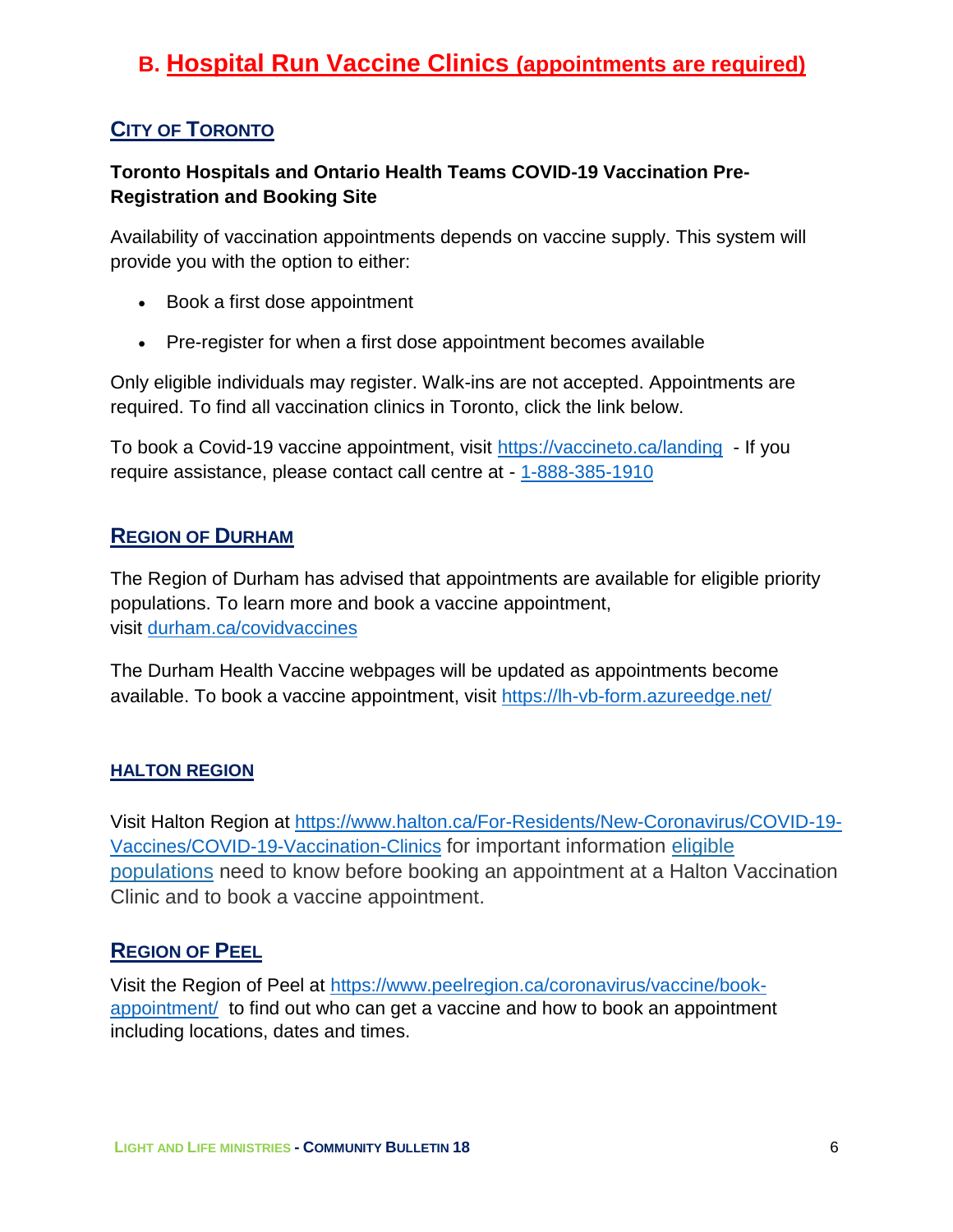#### **REGION OF SCARBOROUGH**

Scarborough Health Network (SHN) and Scarborough Ontario Health Team and local partners have come together to rollout the COVID-19 vaccine across our community. We are doing this through vaccine clinic sites and mobile vaccine teams. Visit <https://www.scarboroughcovidvaccineclinic.ca/> to find out who can get a vaccine, and how to book an appointment including locations, dates and times.

#### **YORK REGION**

York Region, in partnership with our local hospitals and community partners, continues to follow the Province's [three-phased Vaccine Distribution Plan.](https://files.ontario.ca/moh-covid-19-vaccine-distribution-plan-en-2021-02-19.pdf) The region has a number of Covid-19 Vaccination Clinics. To learn more about eligibility, find out location, dates and times, and book a vaccine appointment, visit [www.york.ca](http://www.york.ca/)

### **To Stay Up-to-date on Vaccine Clinics:**

Tip 1: Check out your City Ward Councillor's website for up-to-date information on dates and locations

Tip 2: Check out DAILY your nearest hospital based vaccination clinic website for updates

**Tip 3: New texting tool generates vaccine sites based on postal code - Text your postal code to 1-833-356-1683 (free of charge).**

**Tip 4: New AMAZING tool to help you look up what is outstanding for appointments! [http://vaccine-gta.ca](https://t.co/euzK4YA9hP?amp=1)**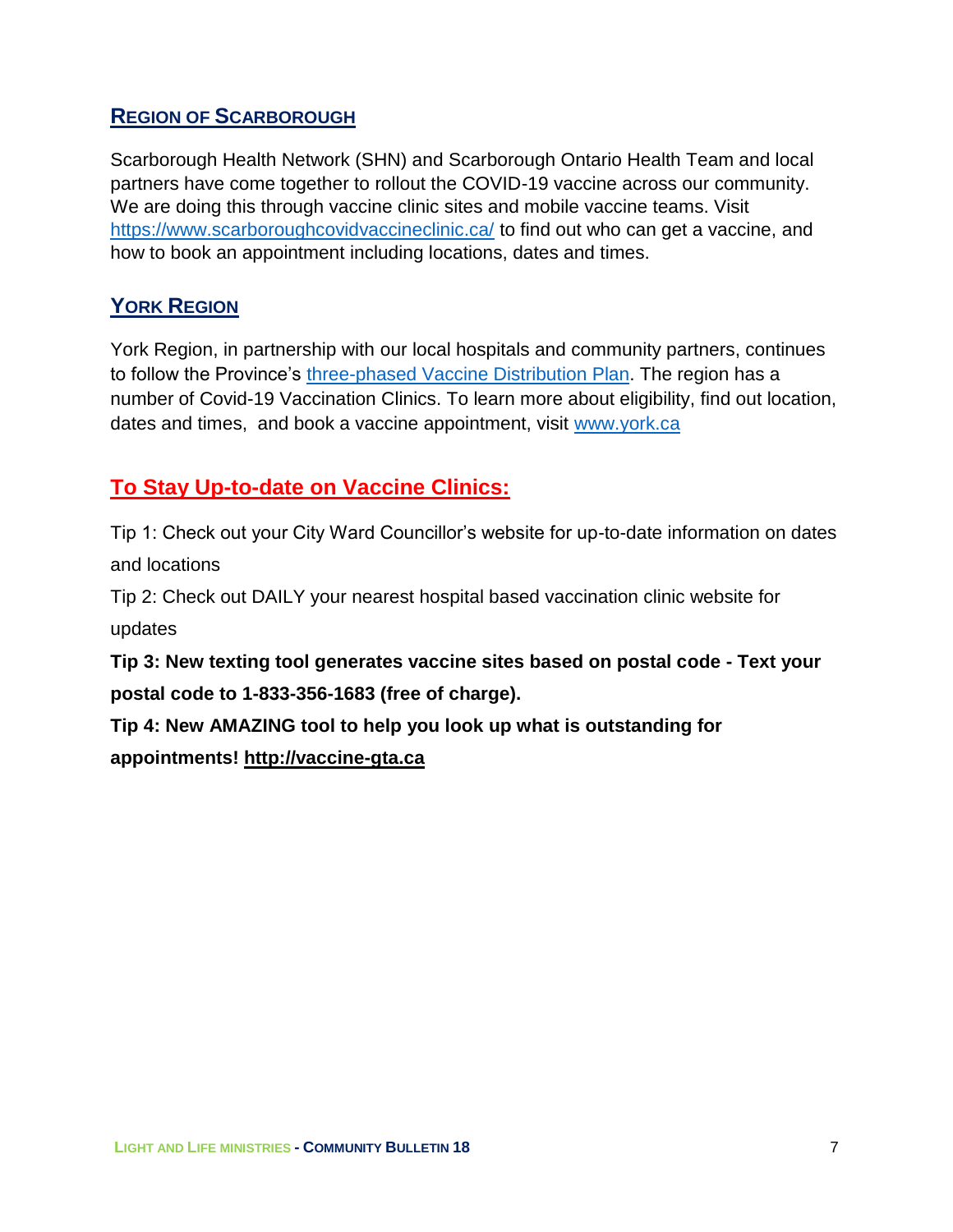## **C.Other Vaccine Clinics - #COVID19 Vaccine Eligibility:**

- 1. If you meet the criteria, you can book at one of the City of Toronto's Mass Immunization Clinics (Pfizer or Moderna vaccine). To view the criteria go to: [https://www.toronto.ca/home/covid-19/covid-19](https://www.toronto.ca/home/covid-19/covid-19-protect-yourself-others/covid-19-vaccines/covid-19-how-to-get-vaccinated/) [protect-yourself-others/covid-19-vaccines/covid-19-how-to-get](https://www.toronto.ca/home/covid-19/covid-19-protect-yourself-others/covid-19-vaccines/covid-19-how-to-get-vaccinated/)[vaccinated/](https://www.toronto.ca/home/covid-19/covid-19-protect-yourself-others/covid-19-vaccines/covid-19-how-to-get-vaccinated/)
- 2. Also, **18+** years of age living in hot spot postal codes at City Mass Immunization Clinics (Pfizer or Moderna vaccine). You can book through the provincial booking system

Eligibility chart for Toronto Hot spot neighbourhoods (18+)



**To Book:<https://covid-19.ontario.ca/book-vaccine/>or call 1-888-999- 6488 or 1-833-943-3900**

- 3. Pharmacies & some primary care providers (AstraZeneca vaccine). Pharmacy [Vaccination](https://covid-19.ontario.ca/vaccine-locations) Clinics
- 4. Residents **12+** in Ontario are able to book appointment online through the provincial booking system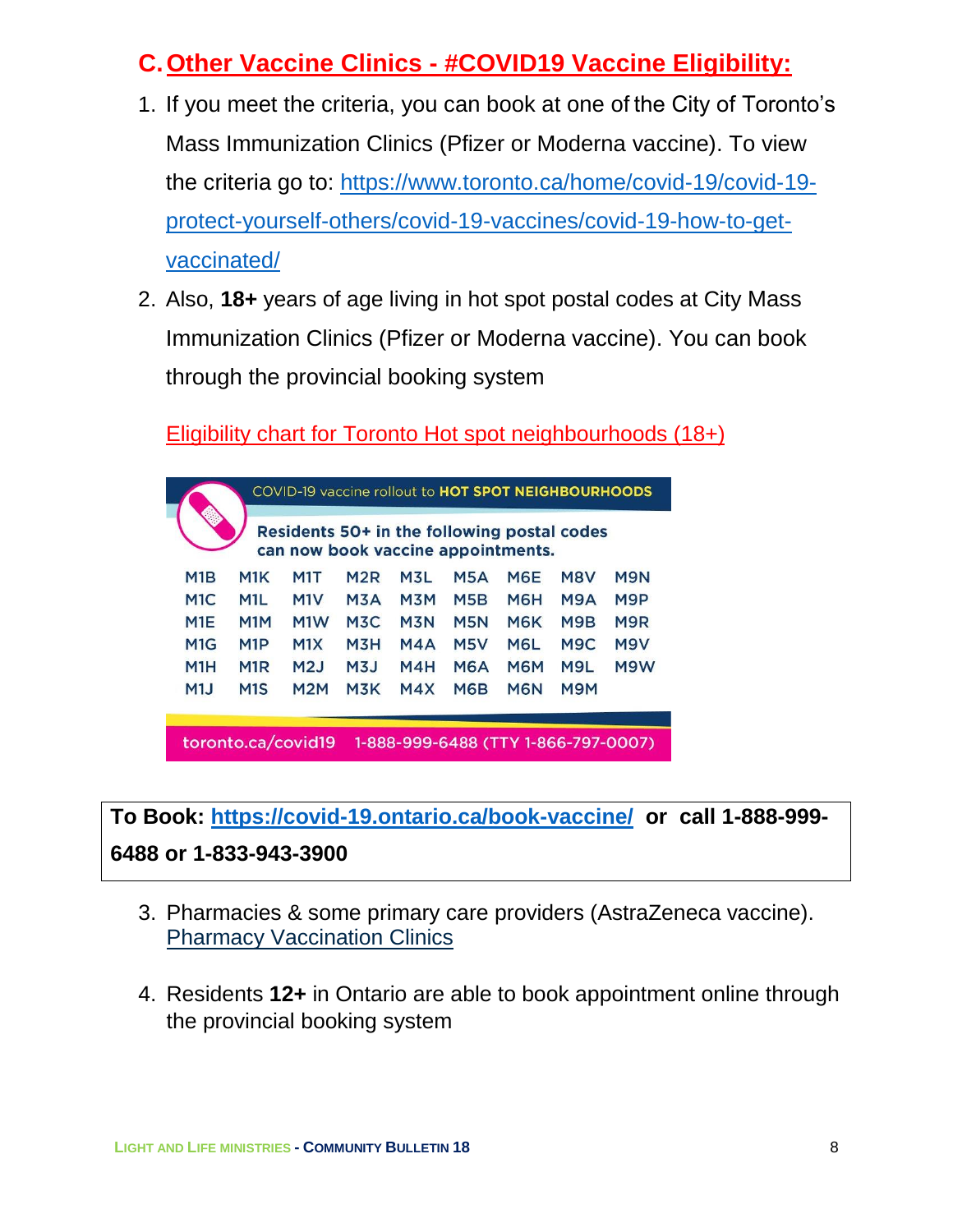## **D. Other Covid-19 Vaccine Supports**

### **A. How can I get a ride to a vaccine appointment?**

1. For **Seniors 70+ living in York region**, if you need a ride to and from the appointment or help with booking a vaccine appointment, please contact 905-479-8880 or visit [www.pinkcars.ca.](http://www.pinkcars.ca/) This is run by a group of volunteers.

2. In the City of Toronto, the City's Vaccine Equity Transportation Plan helps Toronto seniors, those with disabilities, and immune-compromised adults get to and from vaccination appointments within Toronto. To book a ride, contact:

- 1. Toronto Ride, [https://www.torontoride.ca/](https://anthonyperruzza.us2.list-manage.com/track/click?u=dc2624c0d4a736d1d94d13a17&id=c50a6fa94e&e=39fd6a65b8) or call 416-481-5250
- 2. iRide, [https://www.circleofcare.com/vaccinerides/](https://anthonyperruzza.us2.list-manage.com/track/click?u=dc2624c0d4a736d1d94d13a17&id=6a206e787c&e=39fd6a65b8) or call 1-844-474-3301

#### **B. What if I'm homebound?**

If you are a homebound person receiving care through a Primary Care Provider, Family Health Team, Home Care or Community Support Service, please contact your provider to learn if they offer in-home vaccination. If your provider cannot provide at-home immunization, they will place your name on a list for at-home vaccination.

If you are a homebound person who does not have a Primary Care Provider, Family Health Team, Home Care or Community Support Service, please contact the Toronto Seniors Helpline. This service supports homebound people who are aged 18-65, as well as seniors. Contact 416-217-2077 or utilize the web-chat feature at <https://torontoseniorshelpline.ca/web-chat/>